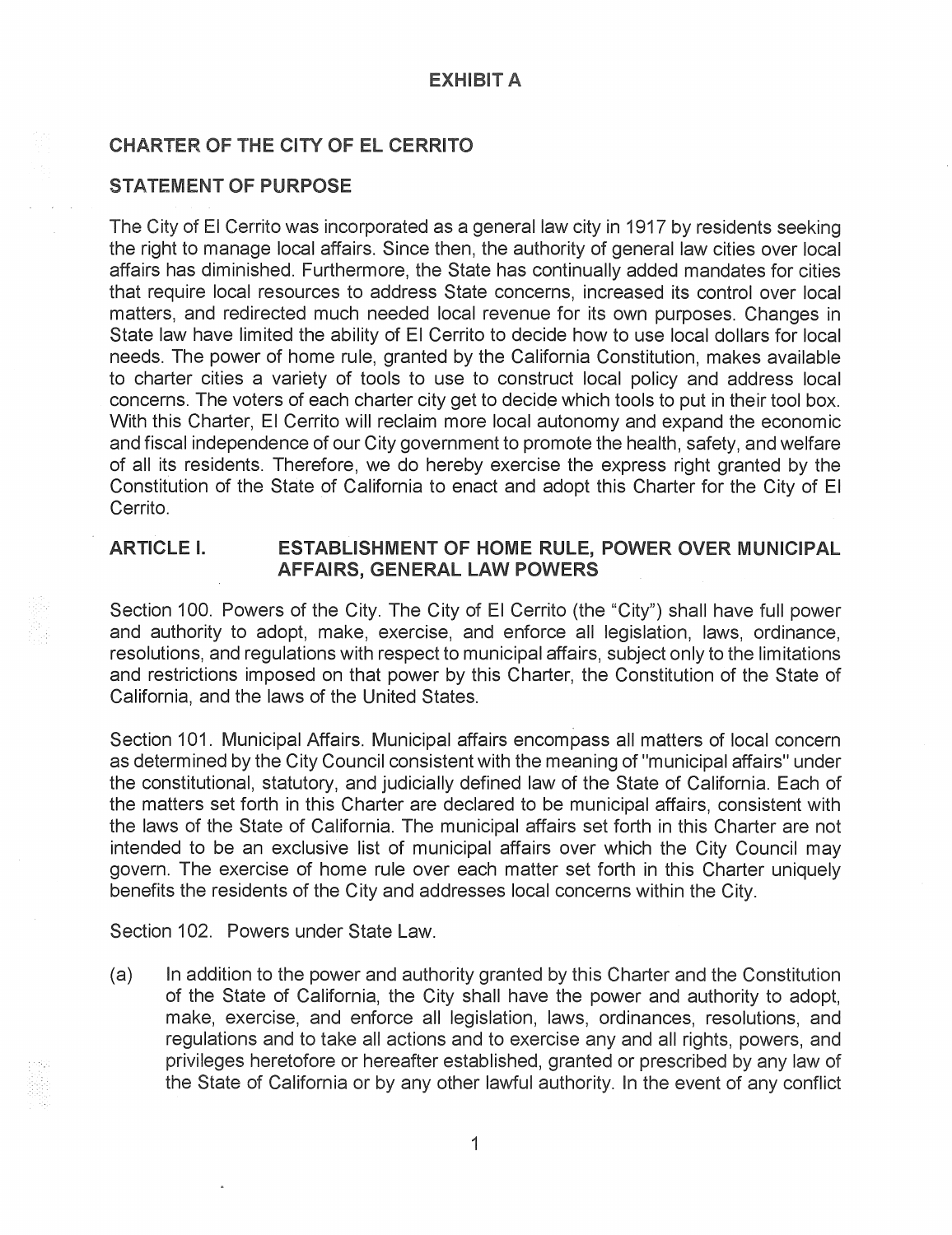between this Charter and the general laws of the State of California related to a municipal affair, this Charter shall control.

(b) Nothing in this Charter is intended to restrict the City in exercising any right, power or authority granted under the general laws of the State of California. However, the provisions of this Charter shall prevail in the event of any conflict with the general laws of the State of California, unless preempted by state law on matters of statewide concern.

### ARTICLE II. CONTINUATION OF BOUNDARIES, FORM OF GOVERNMENT, AND EXISTING LAW

Section 200. Incorporation and Succession. The City shall continue to be a municipal corporation known as the City of El Cerrito. The boundaries of the City shall continue as established prior to this Charter taking effect until changed in the manner authorized by law. The City shall remain vested with and shall continue to own, have, possess, control, and enjoy all property rights and rights of action of every nature and description owned, had, possessed, controlled, or enjoyed by it at the time this Charter takes effect. The City shall be subject to all debts, obligations, and liabilities of the City at the time this Charter takes effect.

Section 201. Form of Government. The government of the City shall continue to be the Council-Manager form of government as established by the El Cerrito Municipal Code at the time that this Charter takes effect and by the laws of the State of California. The Council-Manager form of government of the City may be changed in the same ways and using the same procedures as a general law city.

Section 202. City Council, City Manager, and City Attorney.

- (a) The City Council shall establish the policy of the City. The City Manager shall carry out that policy.
- (b) The City Council shall appoint the City Manager.
- (c) The City Manager, as the chief administrative officer of the City, shall appoint all department heads other than the City Attorney. Involvement in administrative matters by the City Council or by any individual Councilmember shall occur only through the City Manager or pursuant to direction by the City Manager to members of the administrative staff
- (d) The City Council shall appoint the City Attorney. The City Attorney may be an employee of the City or an independent contractor providing legal services pursuant to a contract.

Section 203. Continuation of Existing Local Laws. All ordinances, codes, resolutions, regulations, rules, and portions thereof, in force at the time this Charter takes effect, and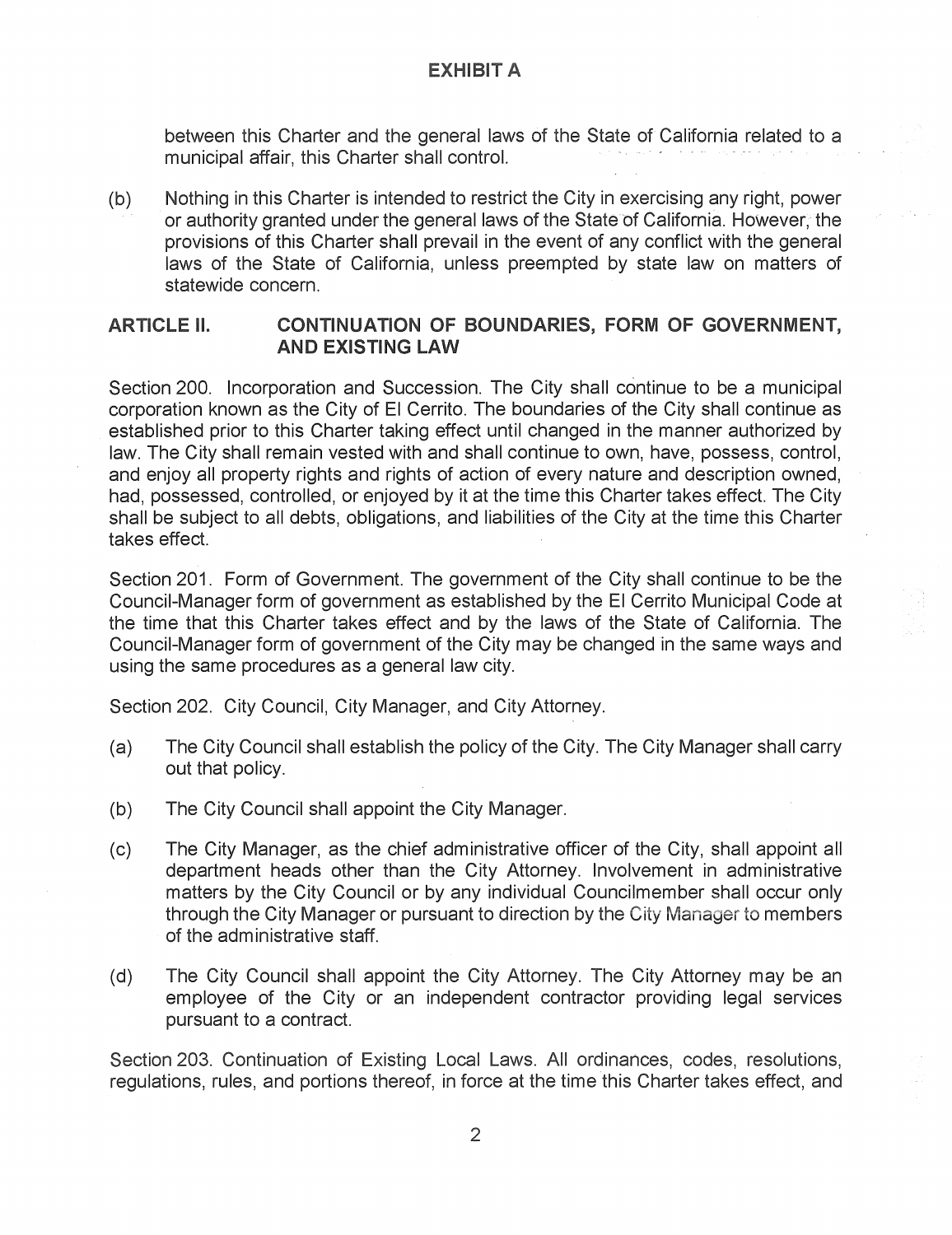not in conflict or inconsistent herewith, shall continue in force until repealed, amended, changed, or superseded in the manner provided by this Charter and any other applicable laws.

Section 204. General State Laws. Except as provided in this Charter and in any ordinance, code, resolution, or other law adopted by the City Council regarding a matter that is a municipal affair, the City shall be governed by the general laws of the State of California.

## · **ARTICLE Ill. MUNICIPAL REVENUE**

Section 300. Revenue Raising Power. The City may exercise all powers of a charter city to generate revenue, including but not limited to taxes, fees, assessments, and other charges.

Section 301. Real Property Transfer Tax. Without limiting the general power of the City, as expressed in Section 300 above, to generate revenue, the City may impose a tax on the conveyance of real property, based upon the price paid for the real property ("real property transfer tax"). Any real property transfer tax imposed by the City shall be in addition to any similar tax authorized by the general laws of the State of California.

## **ARTICLE IV. PREVAILING WAGES FOR PUBLIC WORKS AND PUBLIC CONTRACTING**

Section 400. State Prevailing Wage Law. The City shall comply with the laws of the State of California applicable to general law cities regarding the payment of prevailing wages for public works projects.

Section 401. Contracting for Public Works. The City shall comply with the laws of the State of California applicable to general law cities regarding contracting for public works. The City's laws, ordinances, codes, resolutions, and policies implementing State laws regarding contracting for public works shall continue to apply when this Charter takes effect and may be amended thereafter.

## **ARTICLEV. LABOR RELATIONS**

Section 500. State Labor Relations Law. The City shall comply with the laws of the State of California applicable to general law cities regarding labor relations. The City's laws, ordinances, codes, resolutions, and policies implementing State laws regarding labor relations shall continue to apply when this Charter takes effect and may be amended thereafter.

#### **ARTICLE VI. ELECTIONS**

Section 600. State Elections Law: The City shall comply with the laws of the State of California applicable to general law cities regarding elections. The City's laws,